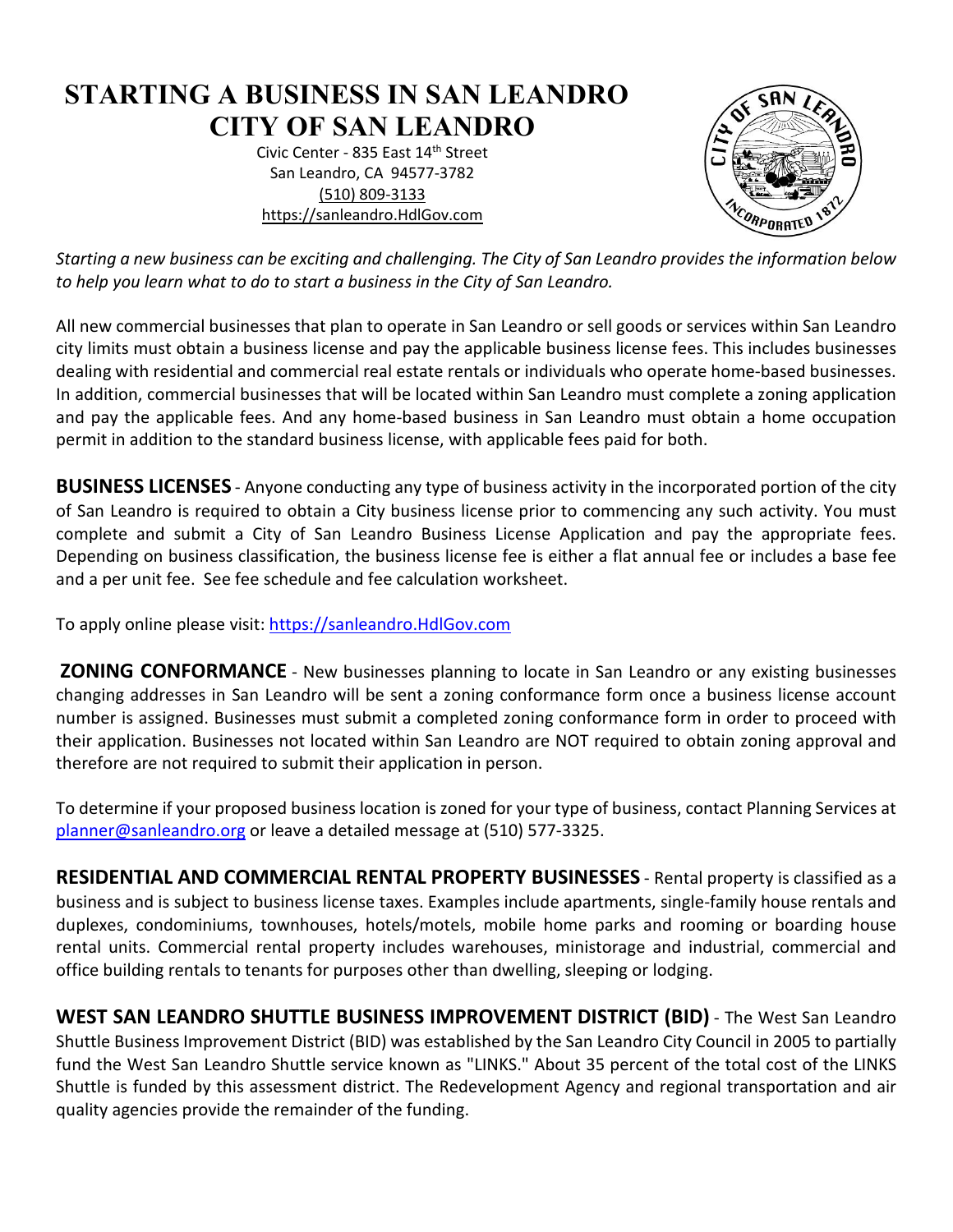LINKS provides free shuttle service from the San Leandro Main BART Station to the western industrial area of San Leandro. Businesses located within a quarter mile of the [LINKS route](http://www.ci.san-leandro.ca.us/pdf/LINKSRouteMap.pdf) pay an annual BID assessment fee based on the number of employees. Exempt from the BID are businesses that have a Home Occupation Permit, businesses with three (3) or fewer employees, businesses that have received Internal Revenue Service 501(c)(3) tax exempt status and businesses that are exempt from local assessments under state or federal law, upon submission of proof of such status. The fee for the BID will be calculated at the time of issuance of your business license. For information on the annual BID fee, please call the Business License Office at (510) 577-3392.

For additional information on the LINKS route and service times, visit **[www.SanLeandroLINKS.com.](http://www.sanleandrolinks.com/)**

**FICTITIOUS BUSINESS NAME STATEMENT** - Most businesses are required to file a Fictitious Business Name Statement with the Alameda County Clerk's Office in Oakland. A fictitious business name, in the case of an individual, means a name that does not include the last name(s) of the individual(s) or a name that suggests the existence of additional owners. In the case of a corporation, a fictitious business name is any name other than the corporate name as shown in its articles of incorporation. Many banks are now requiring their business customers to file a Fictitious Business Name Statement. If you need to file a Fictitious Business Name Statement, you are required to do so within 40 days of the time you first begin transacting business. The forms can be obtained and filed, in person or by mail, at the Alameda County Clerk-Recorder's Office at 1106 Madison Street, Suite 101, Oakland, CA 94607. Please contact the County of Alameda for further information at (510) 272-6362 or visit [www.acgov.org/auditor/clerk/index.htm.](http://www.acgov.org/auditor/clerk/index.htm)

**SELLER'S PERMITS** - Retailers, wholesalers and manufacturers must obtain seller's permits from the California Department of Tax and Fee Administration, located at 1515 Clay Street, Suite 303, Oakland, CA 94612. For additional information, please call (510) 622-4100 or visit [www.cdtfa.ca.gov.](http://www.cdtfa.ca.gov/)

**HEALTH PERMIT** - If you plan to sell food as part of your business, you will need to obtain a permit from the Environmental Health Services of the County Health Care Services Agency, located at 1131 Harbor Bay Parkway, Alameda, CA 94502. For additional information, please call (510) 567-6700 or visit [www.acgov.org/aceh/index.htm.](http://www.acgov.org/aceh/index.htm)

**EMPLOYEES** - If you plan to hire employees, there are several requirements that must be met. You will need to contact the Internal Revenue Service and the Employment Development Department for further information.

- **IRS** Internal Revenue Service (federal taxes) 1301 Clay Street, Suite 1605 Oakland, CA 94612 (800) 829-1040 website: [http://www.irs.gov](http://www.irs.gov/)
- **EDD** Employment Development Department (state employment tax) 7677 Oakport Street, Suite 400 Oakland, CA 94621 (888) 745-3886 website[: http://www.edd.ca.gov](http://www.edd.ca.gov/)
- **FTB** Franchise Tax Board (state income taxes) 1515 Clay Street Oakland, CA 94612 (800) 852-5711 website: [http://www.ftb.ca.gov](http://www.ftb.ca.gov/)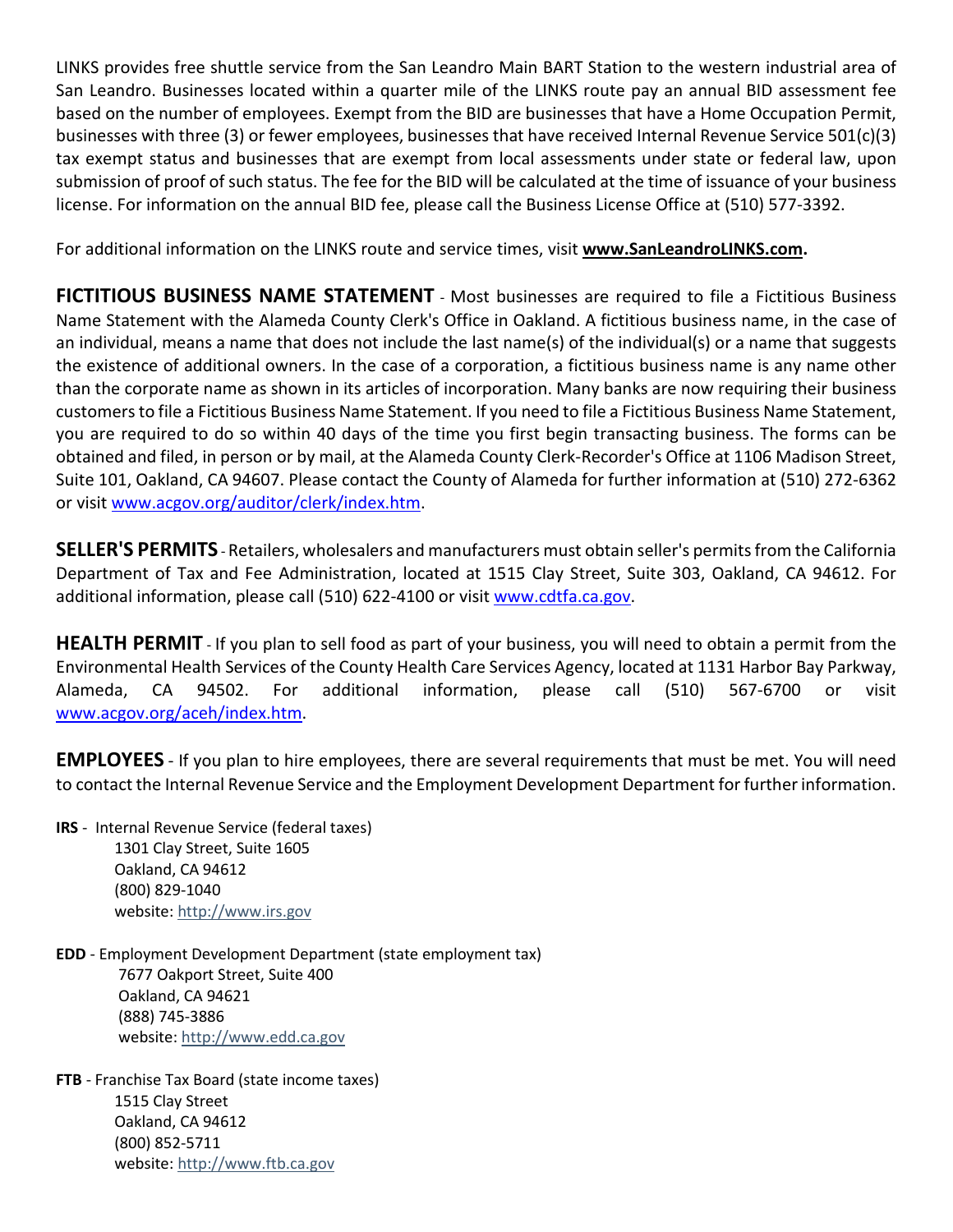## **FREQUENTLY ASKED QUESTIONS**

*There are many things you should consider when starting a business. The following are answers to questions that are most frequently asked regarding requirements for starting a business, other related permits and licenses and different agency responsibilities.*

## **What is a business license?**

A business license is an annual tax for doing business within the incorporated area of the City of San Leandro (City). The San Leandro Municipal Code requires that you obtain a license when you conduct any business activity within the City – even if your business is located OUTSIDE the city limits or you have a business license from another city.

## **Who is required to have a San Leandro business license?**

Any person who conducts business in the City or is based in the City must obtain a business license on or before the date the business commences. Conducting business in the City without a license can result in penalties, violation notices, citations and court action.

## **Why must I pay a tax to do business in the City?**

By City Ordinance, the tax imposed by the City is used solely for the purposes of obtaining general revenue. Business taxes help pay for City services such as public works, police, senior and children's programs as well as other community services. These services benefit businesses, business owners and the general public.

#### **How long is the license good for?**

All licenses are valid until December 31<sup>st</sup> of each year. You will receive a renewal notice in the mail with a return envelope for payment. You can also pay by phone by calling HdL at 510.809.3133 or online at [https://sanleandro.hdlgov.com/.](https://sanleandro.hdlgov.com/)

## **What if I have more than one business or more than one location?**

If you own more than one business, a separate business license is required for each type of business and for each location.

## **I just purchased this business. Can I use the business license from the previous owner?**

No. A business license cannot be transferred or re-assigned. As a new owner, you need to apply for a business license in your name.

## **What if I close or sell the business?**

Business licenses are NOT automatically canceled. We need to hear from you. You may send written notification or come in person to City Hall. Please be prepared to provide the date the business closed or sold and the name of the new owner, if applicable.

## **What if I conduct business in the unincorporated area of San Leandro?**

A City business license is not required for the unincorporated area of San Leandro. If you have any questions, please call the Alameda County Business License Department at (510) 670-6400.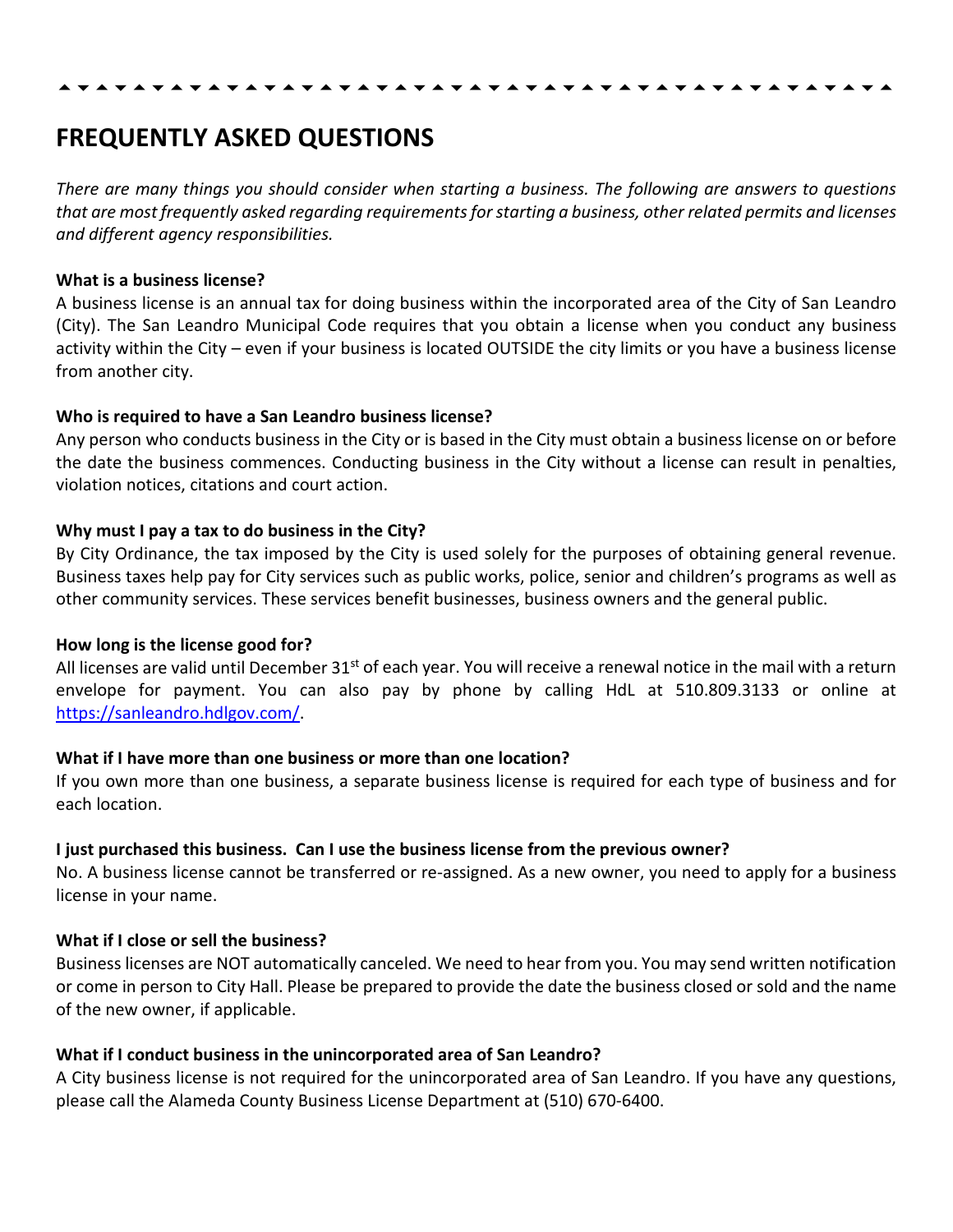## **I conduct business in several cities. Can I get just one license to do business in all cities?**

No. Each city has its own business license requirements and most California cities have a business license tax ordinance. Each city has its own tax rate, structure, and requirements. Check with the appropriate City or County for their rules and regulations.

## **Will the City of San Leandro notify me when it is time to renew my license?**

Yes. In December the City will mail out renewal notices to businesses; however, it is your responsibility to renew the business license on time even if the renewal notice is not received. Penalties are assessed for delinquent accounts, regardless of whether you received a renewal notice.

## **What happens if I pay late?**

The penalty for a delinquent license is 50% of the business license fee for the first 30 – 90 days overdue. Delinquencies of 90 days or more will be charged a penalty of 100% of the business license fee.

## **What if I want to move the business?**

Always check with the City's Planning Division to verify that the new location is zoned properly for the intended use and whether a "Use Permit" or another type of approval is required. You must notify the City's Finance Department whenever you change your address, phone number, business activity or ownership information.

## **Must I apply in person or can I do it by mail?**

No. You can apply online at<https://sanleandro.hdlgov.com/> or by phone 510.809.1333. If you use the mail, double check your business classification and your rate fee calculation prior to sending in your application and payment. Please make sure that you sign the application. Errors delay the process. If you are not sure of your calculations, please call the City's Finance Department.

## **Are there any restrictions on where I do business?**

Every business must meet zoning requirements to ensure that the business activity and site are compatible. *BEFORE SIGNING* any lease or rental agreement, we suggest that you check with the City's Planning Division to make sure your business activity is appropriate for the area's zoning and that it will not require a public hearing or special parking considerations. Call (510) 577-3325 for additional information.

## **What about commercial business locations?**

Check with the City's Permit Center to determine if any building modifications are necessary for your business. Call (510) 577-3420 for additional information.

For new businesses, a fire inspector will visit your business to verify that your building or tenant area meets Fire and Building Code requirements.

## **Do I need a license if I work out of my home?**

Yes. Businesses operated out of the home require a business license and must comply with the City's Zoning Ordinance. The Zoning Ordinance regulates types of home-based businesses and the manner in which they may operate. Prior to starting a home-based business, owners must read and sign a Home Occupation Permit Agreement, which includes specific conditions of agreement.

## **Do I need a seller's permit?**

Every business intending to sell tangible goods – wholesale or retail, commercial or home-based, sales or repairs – requires a California Seller's Permit. To apply, contact the California Department of Tax and Fee Administration.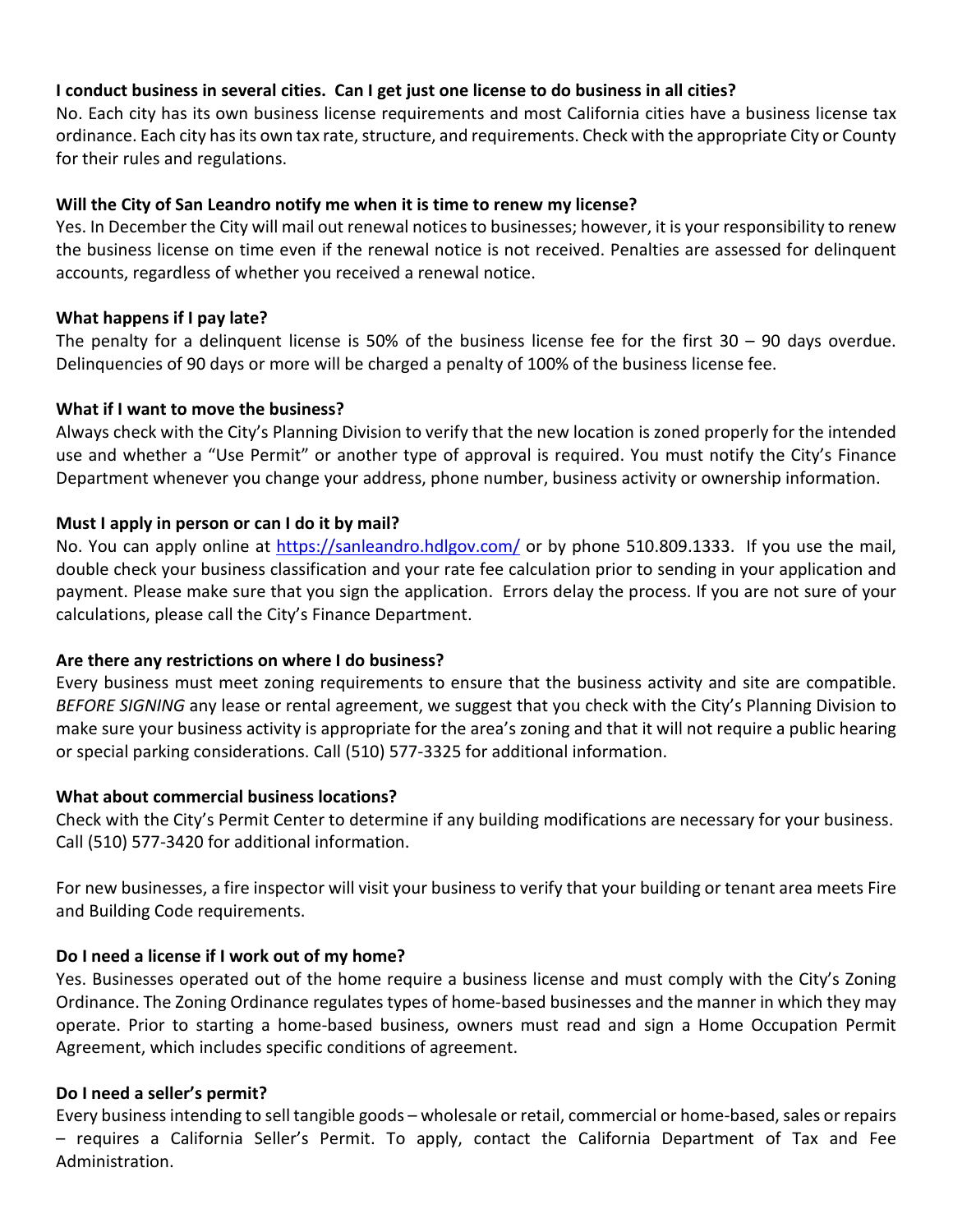California Department of Tax and Fee Administration 1515 Clay Street Oakland, CA 94612 (510) 622-4100 website: [http://www.cdtfa.ca.gov](http://www.cdtfa.ca.gov/)

## **Do Nonprofit Organizations need a business license?**

Yes. All nonprofit organizations conducting business within San Leandro city limits are required to obtain a San Leandro business license. However, the business license fee is waived upon presentation of proof from the California Secretary of State or the Internal Revenue Service stating that the business has a nonprofit status. If the organization is located in San Leandro, a completed zoning application is also required.

California Secretary of State 1500 11th Street Sacramento, CA 95814 (916) 653-6814 website: http:/[/www.ss.ca.gov](http://www.ss.ca.gov/)

## **I am paid on a "1099" basis with my employer (not as an employee); do I need a business license?**

Yes, if you are not an employee, you are considered an independent contractor. Providing services to, or on behalf of, a business may constitute an employee/employer relationship or an independent contractor relationship, depending on the nature of work and the degree of control involved. Determining the relationship between you and your employer (or employee) can sometimes be confusing. However, *if you are not paid as an employee, you are considered an independent contractor and are required to have a business license.*

## **What if my business has employees?**

You will need to obtain a federal employer identification number (EIN) as well as a state employer identification number. Contact the IRS for your federal EIN and the Employment Development Department for their requirements regarding state withholding requirements, disability and unemployment insurance. Both federal and state employer identification numbers are required for your business license application.

Employment Development Department (EDD) (888) 745-3886 website: http:/[/www.edd.ca.gov](http://www.edd.ca.gov/)

Internal Revenue Service (IRS) 1301 Clay Street. Suite 1605, Oakland, CA 94612 - (800) 829-1040 website: http:/[/www.irs.gov](http://www.irs.gov/)

## **Do state-licensed contractors also need a San Leandro business license?**

Any person licensed as a contractor by the State Contractor's Board must obtain a business license if they are (1) conducting business in the City; or (2) based in the City, whether conducting business in or outside of the City.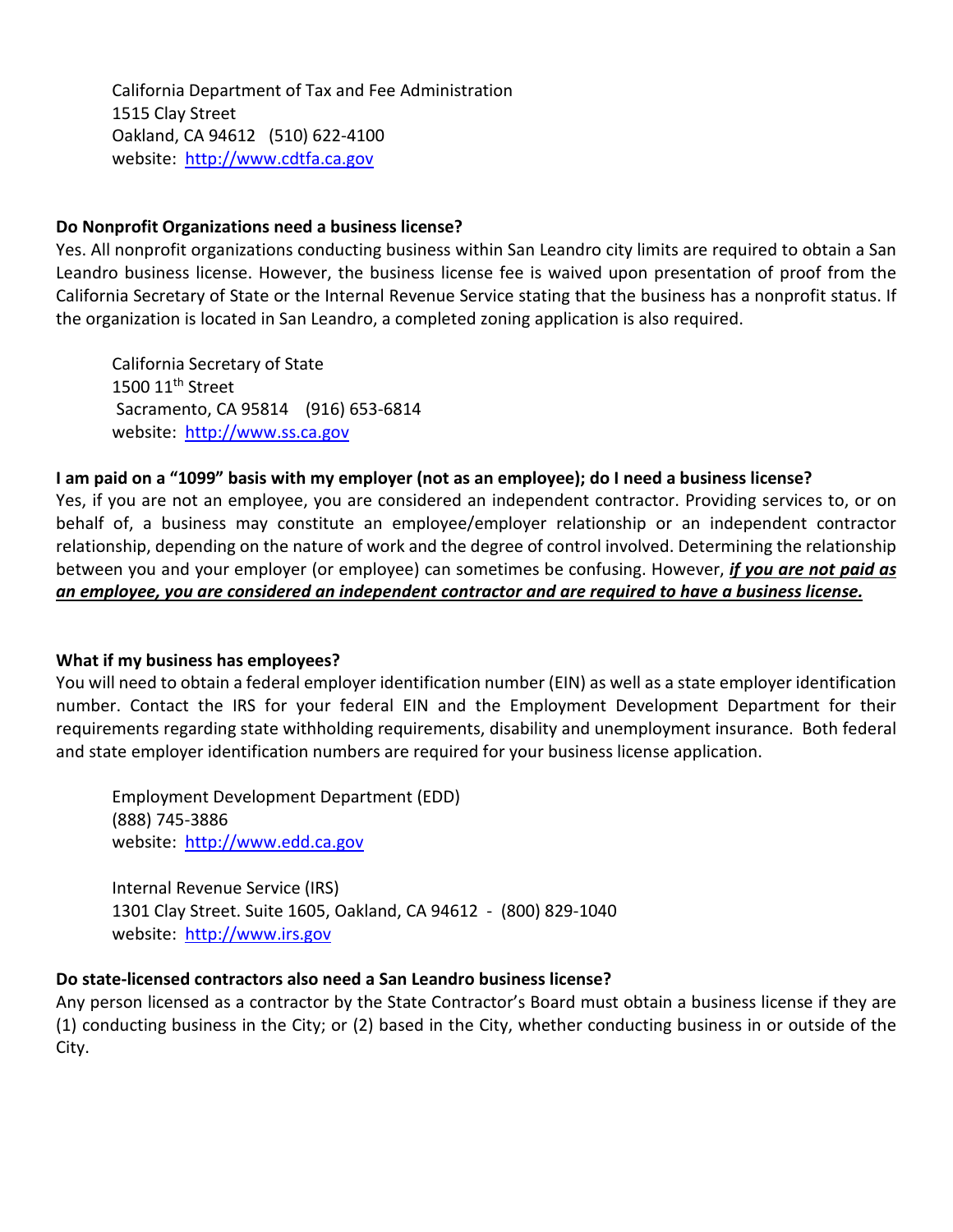## **What about selling food?**

If selling or preparing food is a part of your business, you must apply for a health permit from the Alameda County Environmental Health Department in addition to obtaining a business license.

Environmental Health Services 1131 Harbor Bay Parkway, Alameda, CA 94502 (510) 567-6700 website: <http://www.acgov.org/aceh/index.htm>

## **I have a wonderful idea for a great sign!**

Check with the Planning Division before using or installing ANY type of sign, flag or banner, even balloons. Permanent and temporary signs require review and approval prior to issuance of permits and installations.

Posting signs, handbills, or flyers on any utility pole, traffic pole, fence, tree, mailbox or other public structure is prohibited.

**I want to leave handbills at homes to advertise my business. Is that covered by the business license?** No. A separate advertising permit is required in addition to the business license. Please contact our office before distributing any handbill or flyer.

Distribution of handbills or flyers on car windshields is always prohibited.

## **How do I know which classification/category fits my business?**

If you aren't sure which category best fits your business, call the City's Finance Department. We will ask you a few questions about your business and determine the proper category.

Certain types of business activities require additional steps in the licensing process. Call the Finance Department for more detailed information if you are involved in any of the following business activities:

- Solicitors/Peddlers
- Dance Halls
- Bingo Games
- Firearms Sales
- Massage Therapy
- Taxicab Companies
- Fortune Telling
- Christmas Tree/Pumpkin Patch
- Used Auto Dealers